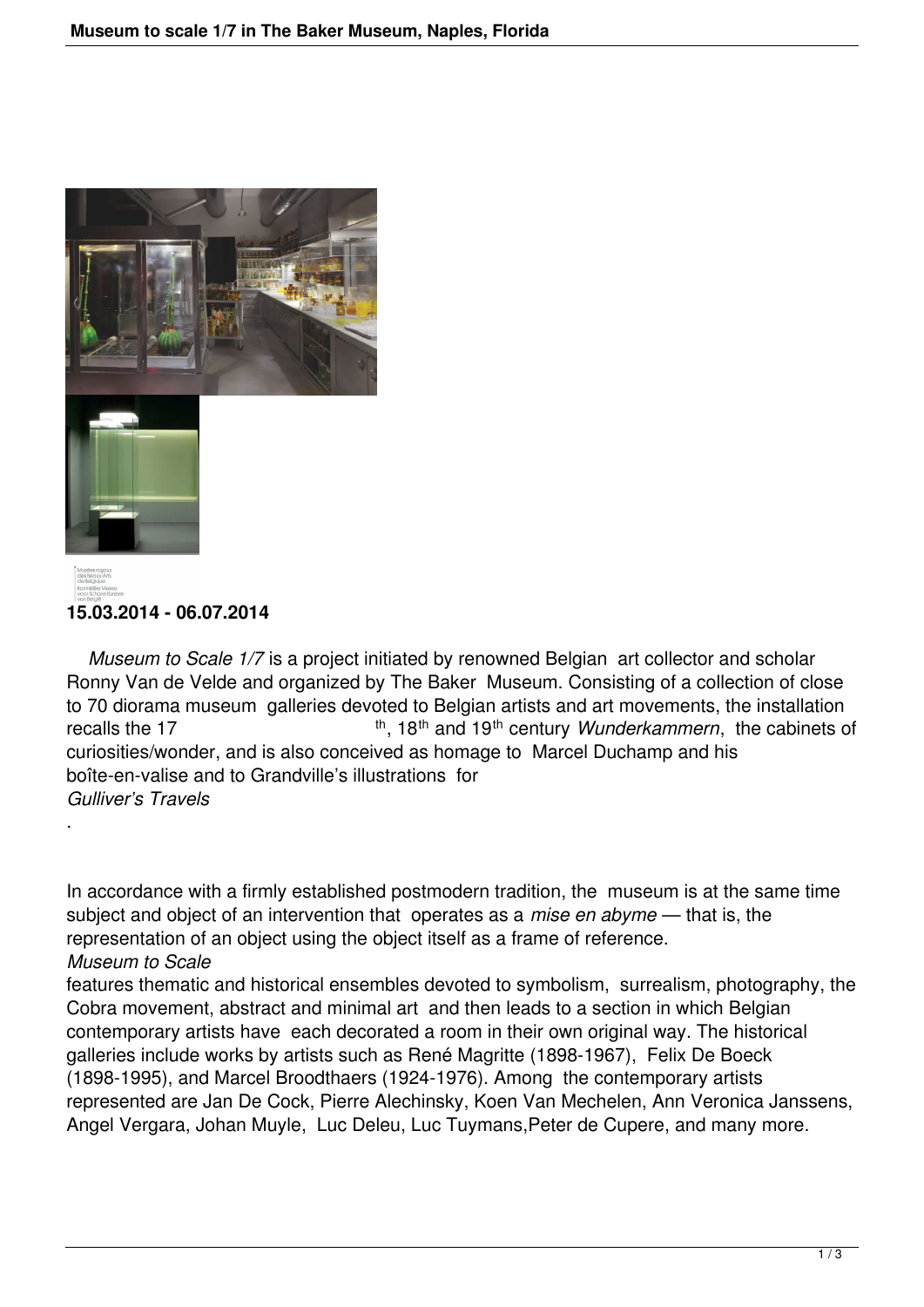A website augments the visitor experience by integrating an interactive component. Visitors can select their favorite museum galleries by scanning the QR codes on the object labels with a smartphone. This selection is sent to the website **Museum to Scale** and is registered there. The individual viewing behavior is tracked by the platform of the website and thus the visitor becomes a curator. In doing so, (s)he creates his/her own 'ideal' exhibition.

*Museum to scale 1/7 is accompanied by a catalogue.*

*This exhibition is generously underwritten by Bruce and Cynthia Sherman.*

 After a homage to Marcel Duchamp and his *Boîte-en-valise,* the circuit takes off with Jean-Jacques Grandville's illustrations to *Gulliver's travels,*

the famous novel by Jonathan Swift in which scale assumes an important role. Thematic and historical ensembles devoted to symbolism, surrealism, photography, the Cobra movement, abstract and minimal art lead to a section in which Belgian contemporary artists have each decorated a room in their own original way. Among the participating artists are Pierre Alechinsky, Carla Arocha & Stéphane Schraenen, Avant-Garde 1920-1925, Ruben Bellinckx , Pascal Bernier, Fred Bervoets, Guillaume Bijl, Bram Bogart, Elke Andreas Boon, Karin Borghouts, Dirk Braeckman, Marcel Broodthaers, Peter Buggenhout, Jean-Marie Bytebier, Jacques Charlier, Stijn Cole, Leo Copers, Cel Crabeels, Bert Danckaert, Geoffrey De Beer, Sergio De Beukelaer, Bert De Beul, Felix De Boeck, Lieven De Boeck, Jan De Cock, Peter De Cupere, Philippe De Gobert, Damien De Lepeleire, Peter De Meyer, Willy De Sauter, Luc Deleu, Ronny Delrue, Wim Delvoye, Denmark, Robert Devriendt, Honoré D'O, Fred Eerdekens, Nick Ervinck, Jan Fabre, Filip Francis, Michel François, Jean Grandville, Ann Veronica Janssens, Kamagurka, Gideon Kiefer, Marie Jo Lafontaine, Thomas Lerooy, Tom Liekens, Chantal Maes, Frank Maieu, Kris Martin, Wesley Meuris, Minimal Art 1970-2000, Léonard Misonne, Michel Mouffe, Sofie Muller, Museum of Belgian Surrealism (1929-1975), Johan Muylle, Nadia Naveau, Hans Op de Beeck, Ria Pacqué, Panamarenko, Arne Quinze, Gert Robijns, Peter Rogiers, Guy Rombouts, Salle Br. de Cobra 1955-1985, Kelly Schacht, Kurt Stallaert, Helmut Stallaerts, Boy & Erik Stappaerts, Elly Strik, Walter Swennen, Symbolism Mellery Xavier (1845 - 1921), Johan Tahon, The Fifties 1955-1956, Koen Theys, Ante Timmermans, Luc Tuymans, Stefaan Van Akoleyen, Walter Van Beirendonck, Guy Van Bossche, Camiel Van Breedam, Joris Van de Moortel, Rinus Van de Velde, Guy Van den Branden, Koen van den Broek, Etienne Van Doorslaer, Fik Van Gestel, Paul Van Hoeydonck, Jan Van Imschoot, Benoît Van Innes, Anne-Mie Van Kerckhoven, Koen Van Mechelen, Jan Van Oost, Tamara Van San, Hannes Van Severen, Philippe Van Snick, Els Vanden Meersch, Guy Vandenbranden, Stefan Vanfleteren, Jan Vanriet, Wout Vercammen, Angel Vergara, Liliane Vertessen, Andy Wauman, Cindy Wright, Dirk Zoete,...

An interactive website will offer the visitor the chance to act as curator of his or her own virtual museum. In addition a catalogue is published.